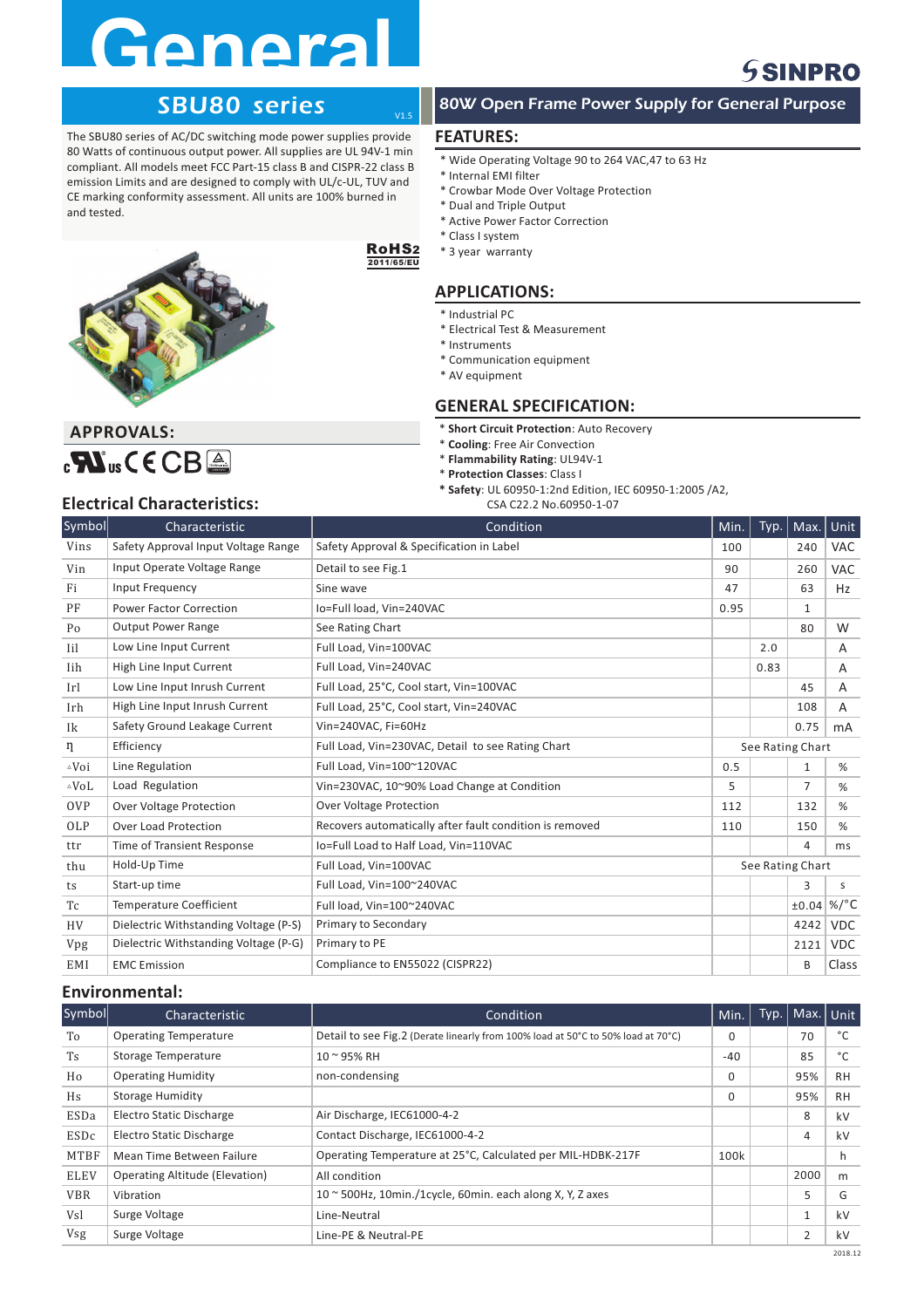## **Genera**<br>SBU80 series

### **SSINPRO**

#### **SPECIFICATION NOTE :**

- 1. Output can provide up to peak load when the power supply starts up. Continuous staying in more than rated load is not allowed.
- 2. At factory, in 60% rated load condition, each output is checked to be within voltage accuracy.
- 3. Line regulation is defined by changing ±10% of input voltage from nominal line at rated load.
- 4. Load regulation is defined by changing ±40% of measured output load from 60% rated load.
- 5. The ripple is measured from peak to peak with a bandwidth-limit of 20MHz (Measured at the output connector with a 0.1uF ceramic capacitor and a 47uF electrolytic capacitor).
- 6. Hold up time is measured from the end of the last charging pulse to the time which the main output drops down to low limit of main output at rated load and nominal line.
- 7. Efficiency is measured at rated load, and nominal line.

#### **MECHANICAL DIMENSIONS:** ( UNIT: mm [inch] )







80W Open Frame Power Supply for General Purpose

#### **PACKING :**

**110**

V1.5

1. Dimensions are shown in mm.

- 2. Weight: 350gs approx.
- 3. Input connector mates with Molex housing 09-52-4054 and Molex 2478 series crimp terminal.
- 4. Output connector mates with Molex housing 09-52-4134 and Molex 2478 series crimp terminal.

#### **PIN CHART**

| PIN<br><b>MODEL</b> |     | $\mathcal{D}$   | $\overline{3}$ | 4   |     | 6   | 'ד | 8         | 9               | 10  | <b>M1</b>   |             | 13  |
|---------------------|-----|-----------------|----------------|-----|-----|-----|----|-----------|-----------------|-----|-------------|-------------|-----|
| SBU80-215           | N/C | N/C             | Vo1            | Vo1 | Vo1 | Vo1 |    | COM   COM | COM             | Vo3 |             | COM COM N/C |     |
| <b>SBU80-2XX</b>    | Vo2 | Vo <sub>2</sub> | Vo1            | Vo1 | Vo1 | Vo1 |    |           | COM   COM   COM | N/C | COM COM N/C |             |     |
| <b>SBU80-3XX</b>    | Vo2 | Vo <sub>2</sub> | Vo1            | Vo1 | Vo1 | Vo1 |    | COM   COM | COM             | Vo3 |             | COM COM     | N/C |

Note: Vo1:Output#1 Vo2:Output#2 Vo3:Output#3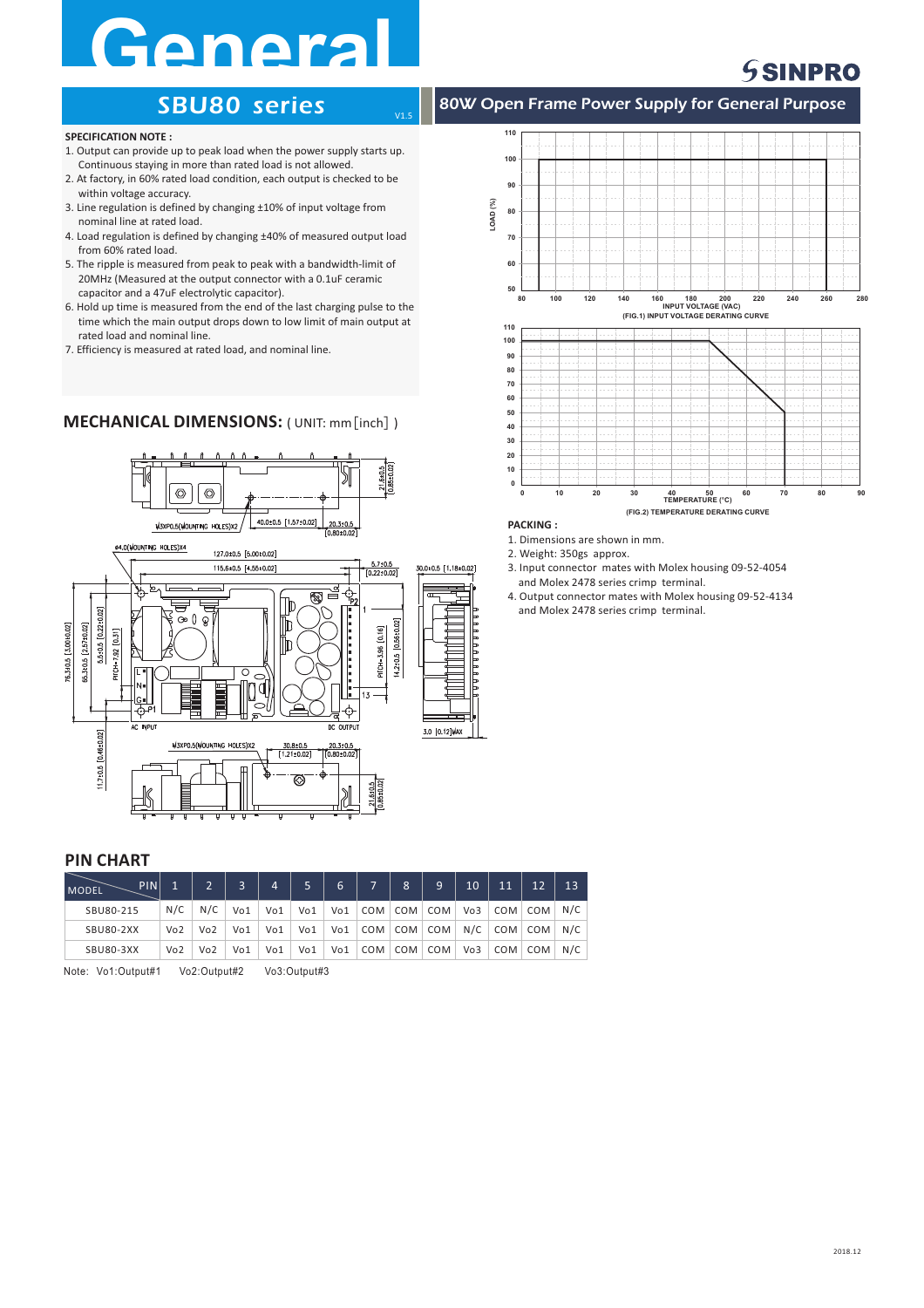# General

### **SSINPRO**

 $\sqrt{\frac{1}{180W}}$  Open Frame Power Supply for General Purpose

#### **Rating Chart: (Multi Output)**

| MODEL NO.    |                 | <b>Setting Voltage Range</b><br>(Factory setting, can't be adjusted) | <b>Output Current</b><br>(Based on the output volt.) |       | Output Power<br>Maximum | Ripple & Noise | <b>Total Regulation</b> | Typ. Efficiency | Consumption<br>Typ. No Load | Hold-Up Time | <b>Protection Mode</b> |
|--------------|-----------------|----------------------------------------------------------------------|------------------------------------------------------|-------|-------------------------|----------------|-------------------------|-----------------|-----------------------------|--------------|------------------------|
|              |                 |                                                                      | min                                                  | max   |                         |                |                         |                 |                             |              |                        |
|              |                 | (VDC)                                                                | (A)                                                  | (A)   | (W)                     | $(mVp-p)$      | (%)                     | $(\%)$          | (W)                         | (ms)         |                        |
| SBU80-200    | Vo1             | $+3.3$                                                               | 1.2                                                  | 12.0  | 80                      | 50             | ±7                      | 75              | 6                           | 16           | Hiccup                 |
|              | Vo <sub>2</sub> | $+12.0$                                                              | 0.5                                                  | 5.0   |                         | 120            | ±5                      |                 |                             |              |                        |
| SBU80-201    | Vo1             | $+5.0$                                                               | 1.2                                                  | 12.0  | 80                      | 50             | ±5                      |                 | 6                           | 16           | Hiccup                 |
|              | Vo <sub>2</sub> | $+12.0$                                                              | 0.5                                                  | 5.0   |                         | 120            | ±5                      | 76              |                             |              |                        |
| *SBU80-202   | Vo1             | $+5.0$                                                               | 1.2                                                  | 12.0  |                         | 50             | ±5                      | 75              | 6                           | 16           | Hiccup                 |
|              | Vo <sub>2</sub> | $+15.0$                                                              | 0.5                                                  | $5.0$ | 80                      | 150            | ±5                      |                 |                             |              |                        |
|              | Vo1             | $+5.0$                                                               | 1.2                                                  | 12.0  |                         | 50             | ±5                      |                 | 6                           | 16           | Hiccup                 |
| *SBU80-203   | Vo <sub>2</sub> | $+24.0$                                                              | 0.3                                                  | 3.0   | 80                      | 240            | ±5                      | 76              |                             |              |                        |
| *SBU80-204   | Vo1             | $+3.3$                                                               | 1.2                                                  | 12.0  |                         | 66             | ±7                      | 76              | 6                           |              | Hiccup                 |
|              | Vo <sub>2</sub> | $+5.0$                                                               | 0.5                                                  | $5.0$ | 80                      | 100            | ±5                      |                 |                             | 16           |                        |
| *SBU80-215   | Vo1             | $+5.0$                                                               | 1.2                                                  | 12.0  |                         | 50             | ±5                      | 82              | 6                           | 16           | Hiccup                 |
|              | Vo3             | $-24.0$                                                              | 0.0                                                  | 2.0   | 64.6                    | 240            | ±5                      |                 |                             |              |                        |
|              | Vo1             | $+3.3$                                                               | 1.2                                                  | 12.0  |                         | 50             | ±7                      | 78              |                             |              |                        |
| *SBU80-300   | Vo <sub>2</sub> | $+12.0$                                                              | 0.5                                                  | 5.0   | 80                      | 120            | ±5                      |                 | 6                           | 16           | Hiccup                 |
|              | Vo3             | $-12.0$                                                              | 0.0                                                  | 0.8   |                         | 120            | ±5                      |                 |                             |              |                        |
|              | Vo1             | $+3.3$                                                               | 1.2                                                  | 12.0  | 80                      | 50             | ±7                      | 78              |                             |              |                        |
| *SBU80-300-1 | Vo <sub>2</sub> | $+12.0$                                                              | 0.5                                                  | 5.0   |                         | 120            | ±5                      |                 | 6                           | 16           | Hiccup                 |
|              | Vo3             | $+12.0$                                                              | 0.0                                                  | 0.8   |                         | 120            | ±5                      |                 |                             |              |                        |
|              | Vo1             | $+5.0$                                                               | 1.2                                                  | 12.0  | 80                      | 50             | ±5                      | 76              | 6                           |              |                        |
| SBU80-301    | Vo <sub>2</sub> | $+12.0$                                                              | 0.5                                                  | 5.0   |                         | 120            | ±5                      |                 |                             | 16           | Hiccup                 |
|              | Vo3             | $-5.0$                                                               | 0.0                                                  | 0.8   |                         | 50             | ±5                      |                 |                             |              |                        |
|              | Vo1             | $+5.0$                                                               | 1.2                                                  | 12.0  |                         | 50             | ±5                      |                 | 6                           | 16           |                        |
| *SBU80-301-1 | Vo <sub>2</sub> | $+12.0$                                                              | 0.5                                                  | 5.0   | 80                      | 120            | ±5                      | 76              |                             |              | Hiccup                 |
|              | Vo <sub>3</sub> | $+5.0$                                                               | 0.0                                                  | 0.8   |                         | 50             | ±5                      |                 |                             |              |                        |
|              | Vo1             | $+5.0$                                                               | 1.2                                                  | 12.0  |                         | 50             | ±5                      |                 |                             |              |                        |
| SBU80-302    | Vo <sub>2</sub> | $+12.0$                                                              | 0.5                                                  | 5.0   | 80                      | 120            | ±5                      | 78              | 6                           | 16           | Hiccup                 |
|              | Vo3             | $-12.0$                                                              | 0.0                                                  | 0.8   |                         | 120            | ±5                      |                 |                             |              |                        |
|              | Vo1             | $+5.0$                                                               | 1.2                                                  | 12.0  |                         | 50             | ±5                      |                 |                             |              |                        |
| *SBU80-302-1 | Vo <sub>2</sub> | $+12.0$                                                              | 0.5                                                  | 5.0   | 80                      | 120            | ±5                      | 78              | 6                           | 16           | Hiccup                 |
|              | Vo3             | $+12.0$                                                              | 0.0                                                  | 0.8   |                         | 120            | ±5                      |                 |                             |              |                        |
|              | Vo1             | $+5.0$                                                               | 1.2                                                  | 12.0  |                         | 50             | ±5                      |                 |                             |              |                        |
| SBU80-303    | Vo <sub>2</sub> | $+15.0$                                                              | 0.5                                                  | 5.0   | 80                      | 150            | ±5                      | 78              | 6                           | 16           | Hiccup                 |
|              | Vo3             | $-15.0$                                                              | 0.0                                                  | 0.8   |                         | 150            | ±5                      |                 |                             |              |                        |
|              | Vo1             | $+5.0$                                                               | 1.2                                                  | 12.0  |                         | 50             | ±5                      |                 |                             |              |                        |
| *SBU80-303-1 | Vo <sub>2</sub> | $+15.0$                                                              | 0.5                                                  | 5.0   | 80                      | 150            | ±5                      | 78              | 6                           | 16           | Hiccup                 |
|              | Vo3             | $+15.0$                                                              | 0.0                                                  | 0.8   |                         | 150            | ±5                      |                 |                             |              |                        |

 $V1.5$ 

Note: Vo1:Output#1 Vo2:Output#2 Vo3:Output#3

 $[ * ] = MOQ$  is required. Please contact sales.